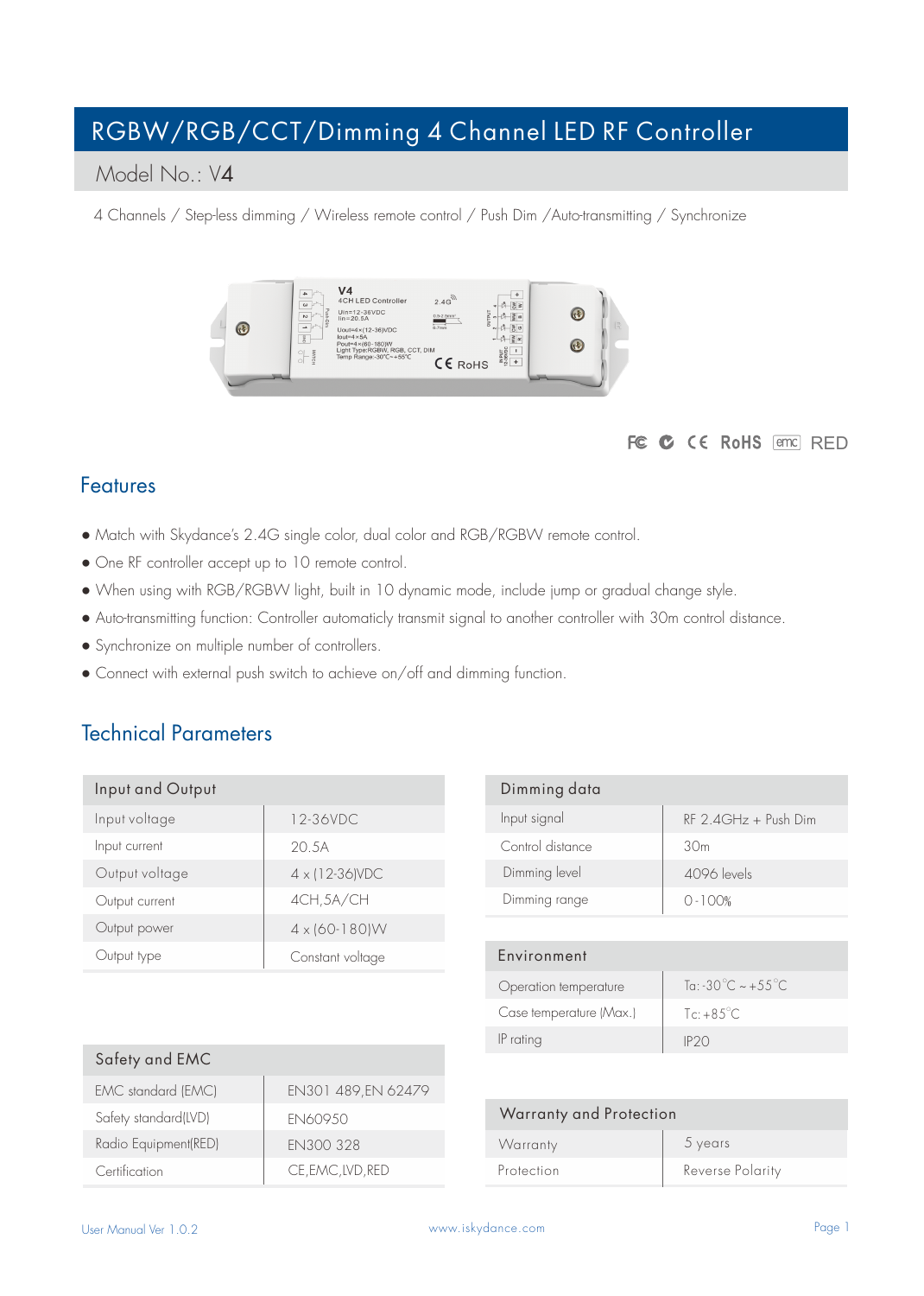

# Mechanical Structures and Installations

160mm

# Wiring Diagram

**●** V4 for RGB/RGBW



**●** V4 for dual color

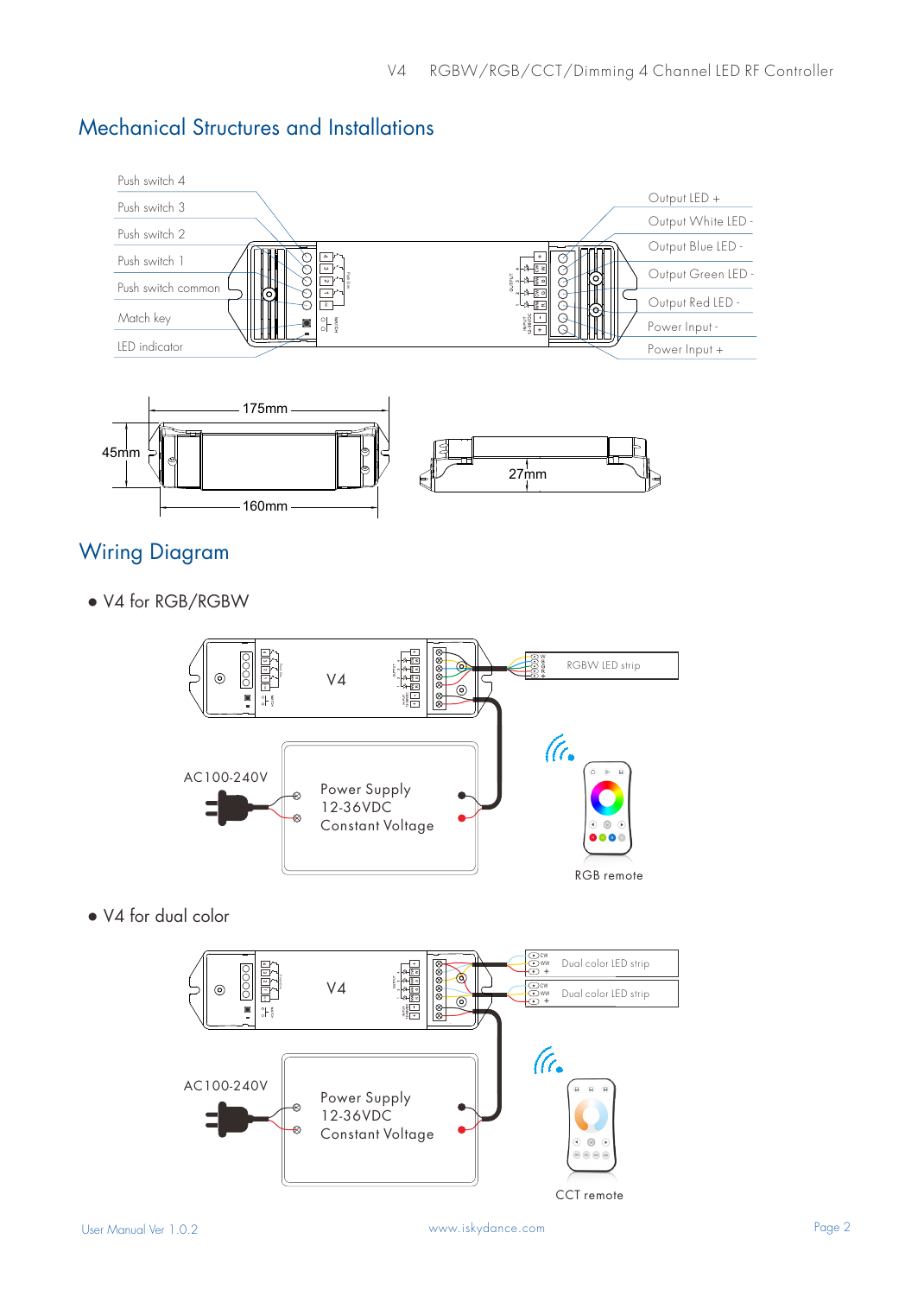**●** V4 for single color



#### **●** V4 with four push switch for 4 channel single color



Push Switch x 4

## Match Remote Control (two match ways)

End user can choose the suitable match/delete ways. Two options are offered for selection:

#### Use the controller's Match key

Match:

Short press match key, immediately press on/off key (single zone remote) or zone key (multiple zone remote) of the remote.

#### Delete:

Press and hold match key for 5s to delete all match, The light blinks 5 times means all matched remotes were deleted.

#### Use Power Restart

#### Match:

Switch off the power, then switch on power again, immediately short press on/off key (single zone remote) or zone key (multiple zone remote) 3 times on the remote. The light blinks 3 times means match is successful.

#### Delete:

. Switch off the power, then switch on power again, immediately short press on/off key (single zone remote) or zone key (multiple zone remote) 5 times on the remote. The light blinks 5 times means all matched remotes were deleted.